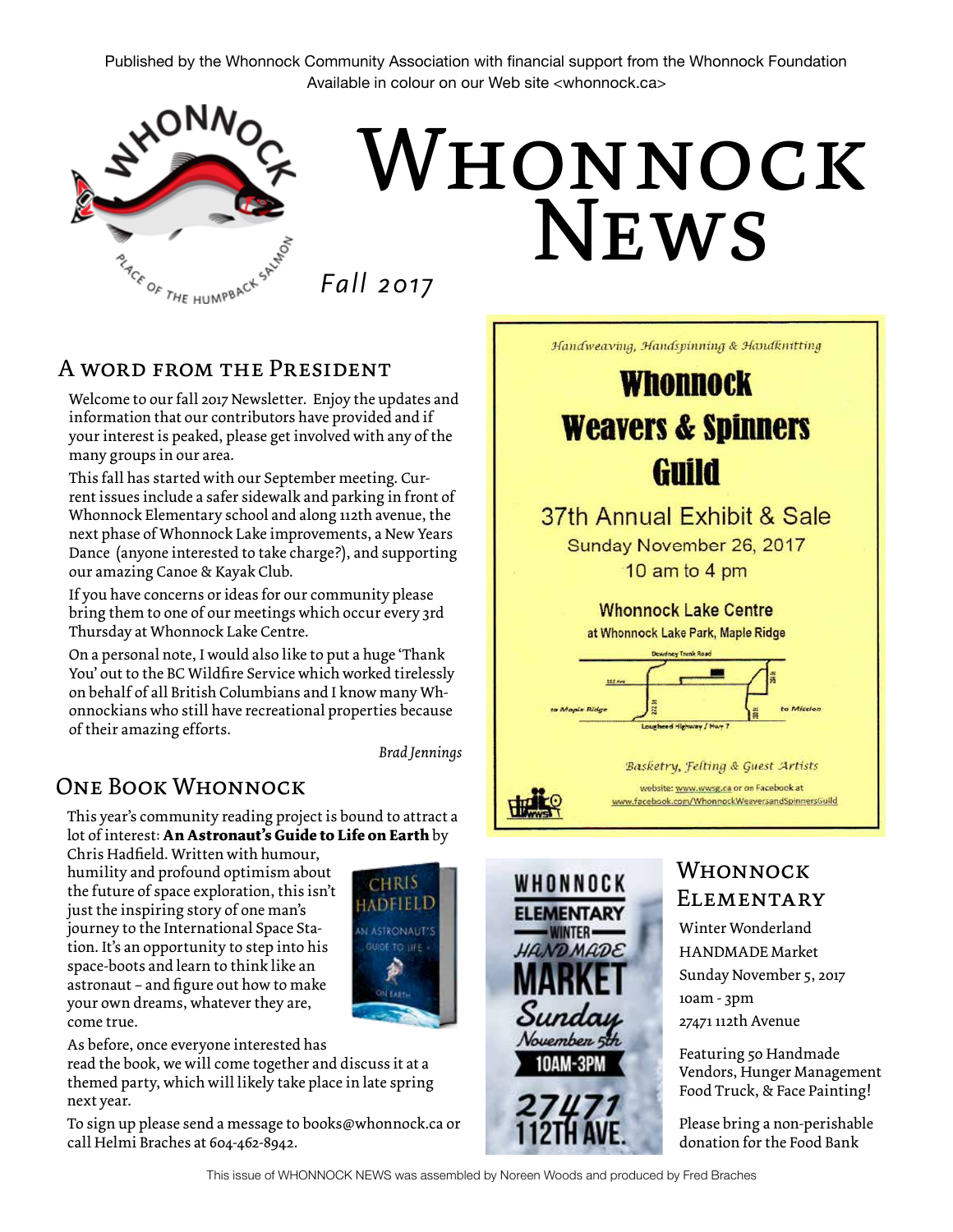

#### The **Whonnock Community Association** meets on the third Thursday of the month at 7:30 at Whonnock Lake Centre.

## WHONNOCK COMMUNITY Association Bursary

The 2017 recipient of the Whonnock Community Association bursary was Samantha Hall of Garibaldi Secondary School. We congratulate Samantha on all her hard work and wish her the very best in her post-secondary studies.

The Whonnock Community Association awards a deserving student an annual bursary of \$1,000.

Those students who have lived in the Whonnock area for at least two years may apply.

Following are our other criteria:

We look at the student's marks which must show a commitment to furthering their education at college, trade school or university.

- 1. We assess financial need.
- 2. We look for a student's history of volunteering either in the community, the school or other worthy cause.

Please check with your school counsellor during the fall semester for more information.

If you have an interest in serving on this committee please call Noreen Woods at 604-462-8557. The time commitment is minimal and the satisfaction is great, knowing you are helping students on their road to future success.

## New Year's Eve Dinner and Dance

For anyone interested.

Whonnock Community Association would sponsor a local group wishing to use our beautiful Whonnock Lake Centre on New Year's Eve for a fund-raiser or other type of event for their group.

## WHONNOCK COMMUNITY ASSOCIATION FACEBOOK PAGE

There are two Facebook pages in the Whonnock area: "Whonnock neighbours" and "Whonnock/ Thornhill neighbours."

The Whonnock Community Association has a Web site and a blog, but perhaps we should also have a Facebook page.

Is there an eager Whonnockian out there who would like to manage a Facebook page for the Whonnock Community Association?



## Lakeside Preschool

Located on beautiful Whonnock Lake in the Whonnock Lake Centre, this bright well-equipped preschool offers a variety of experiences for 3-to-5-year-olds.

Our aim is to provide each child with exciting and stimulating experiences in a warm and relaxed atmosphere.

For ongoing registration phone Mrs. Kilsby at 604-462-0026 to reserve your child's space in one of our programs.

Web site: <lakesidepre-school.com>

E-mail: <lakesidepre-school@hotmail.com>

## Whonnock **ELEMENTARY** School



For information about Whonnock Elementary and upcoming events please visit the school's Web site: <whonnockschool.sd42.ca>.

## Montessori Corner

The Montessori Corner is a private educational organization. We offer preschool and daycare programs in two different locations, Websters Corners and Whonnock.

For more information visit <http://montessoricorner.ca/>, E-mail <info@montessoricorner.ca>, or call Ms. Debora Vieira at 604-462-1400.

## Support the Whonnock Community Association

After the transfer of the operation of Whonnock Lake Cen-



tre to the Municipality the Whonnock Community Association became dependent on other income to fulfil its mandate.

The Whonnock Community Association would like to continue to serve our communi-

ty by, for instance, producing this newsletter, maintaining a Web site, arranging events such as the yearly Easter Egg Hunt, the Volunteer Dinner, granting bursaries to promising students, and supporting initiatives such as One Book Whonnock.

You can help us achieving these goals by making a donation. Any amount is welcome! Tax-deductible receipts will be issued for amounts from \$15.

Want to support our projects? Call Mary at 604 462 8572.

We would love to hear from you.

http://whonnockian.blogspot.com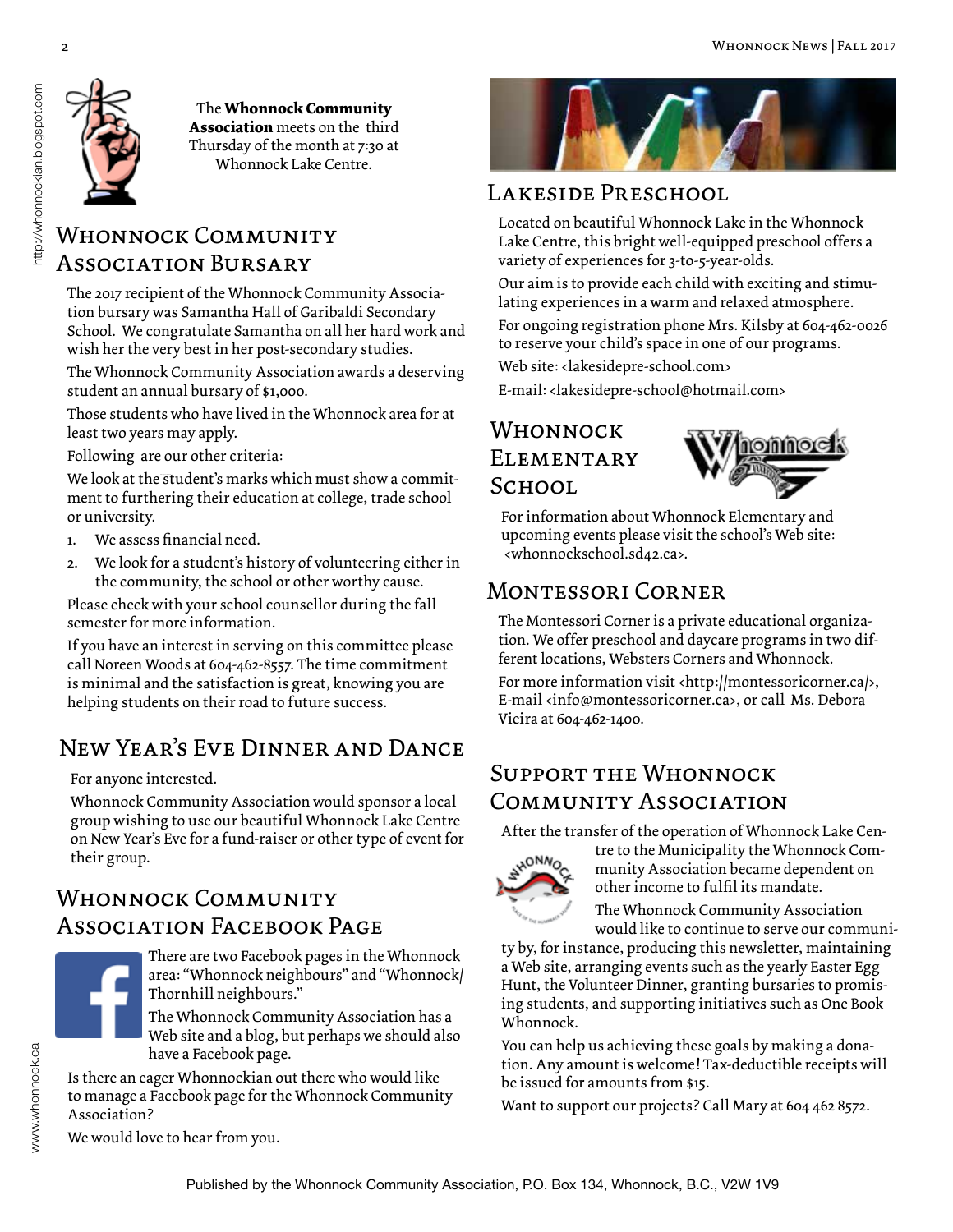

## WHONNOCK TOPS Local #4522

TOPS is a nonprofit organization that helps members to improve their health and well-being. We meet at the Wildwood Fellowship Church Mondays at 6:30 pm. Come and visit with us - we have fun and successful weight loss. Phone Carolyn , 604-462-1213, or Lori Button, 604-463-7355, for more info.

For information on other chapters in Maple Ridge phone Thelma at 604-467-5601.

## WHONNOCK WALKERS

for more information.

Join us on Monday, Wednesday and Friday mornings at 9:15 for a friendly, one-hour walk. Call Brita at 604 462-9863



Whonnock Lake Centre parking lot.

## First Whonnock Scouts



Come join the fun at the Whonnock Lodge, 27660 Dewdney Trunk Road.

1st Whonnock Scouts Group is looking for Beaver Scouters volunteers on Tuesday evenings. For more information on this or registration please contact Jocelyn at <jmcintosh42@gmail. com> or cell 604-802-7862.



## Ridge Canoe and Kayak Club

Information about our club and programs is available on our website <rckc.ca>.

## WHONNOCK FOUNDATION Byrnes Bursary

The Whonnock Foundation's Byrnes Bursary program grants amounts of up to \$2,000 per four-month period to students from east Maple Ridge enrolled in a college, university, trade school or other post-secondary establishment with a proven record of good performance in post-secondary education.

For more about the Whonnock Foundation and the terms of reference of the Byrnes Bursary visit: <whonnock.ca> and select Whonnock Foundation.

Apply at any time. No deadline.

Wish to support the Byrnes Bursary program? Google "Brian and Isabel Byrnes Fund" and follow the link to the Vancouver Foundation Web site.

Quick and easy. Any amount is welcome!



Details of the following programs held at Whonnock venues are published in the *Parks Recreation & Culture Guide*, Fall 2017. Pick up a printed copy of the program guide at City Hall or read or download a copy of the guide from <mapleridge.ca/ parksandrec>

For registration enquiries e-mail <registration@mapleridge.ca>

#### **Volleyball** - 16Y and up.

Enjoy a social game of volleyball on Wednesday evenings at Whonnock Elementary School.

**Yoga Basics** – 16Y and up.

This program provides and introduction to the building blocks of a yoga practice. Monday evenings at Whonnock Lake Centre .

#### **Hatha Yoga** – 16Y and up.

This intermediate yoga class will provide active stretching, balancing, and sequences with a gentle flow. Wednesday evenings at Whonnock Lake Centre.

#### **Whonnock Drop-In Gym** – 10Y - 14Y

A FREE drop-in recreation session for those wanting to hang out with their friends and be active. Monday evenings. Note that the venue changed from Whonnock Elementary to Thomas Haney Action Park

#### **Sports, Games, Fitness and Fun** – 9Y - 16Y

Join the Ridge Canoe & Kayak Club coaches in this fun learn-to-move fitness training program for youth. Tuesday and Thursday evenings at Whonnock Elementary.

#### **Guided Meditation** – 19Y and up.

The guided meditation Coach creates a journey through the spoken word while relaxing music is played in the background. Beginners are welcome. Thursday Evenings at Whonnock Lake Centre.

#### **Pilates (intermediate)** – 16Y and up.

For those with a strong Pilates base. Monday evenings at Whonnock Lake.

## The Otter Llama 4-H club



The 4-H motto is to "learn to do by going." Come and learn about animals, meet new people, go to fairs and become a more confident young person all while having fun. We meet in Maple Ridge.

Cloverbuds (junior 4-H) ages 6-8 (as of January 1st)

4-H ages 9-19 (as of January 1st)

For more information contact Al <tapdimer@gmail.com> or Pascale at <spshaw@telus.net>.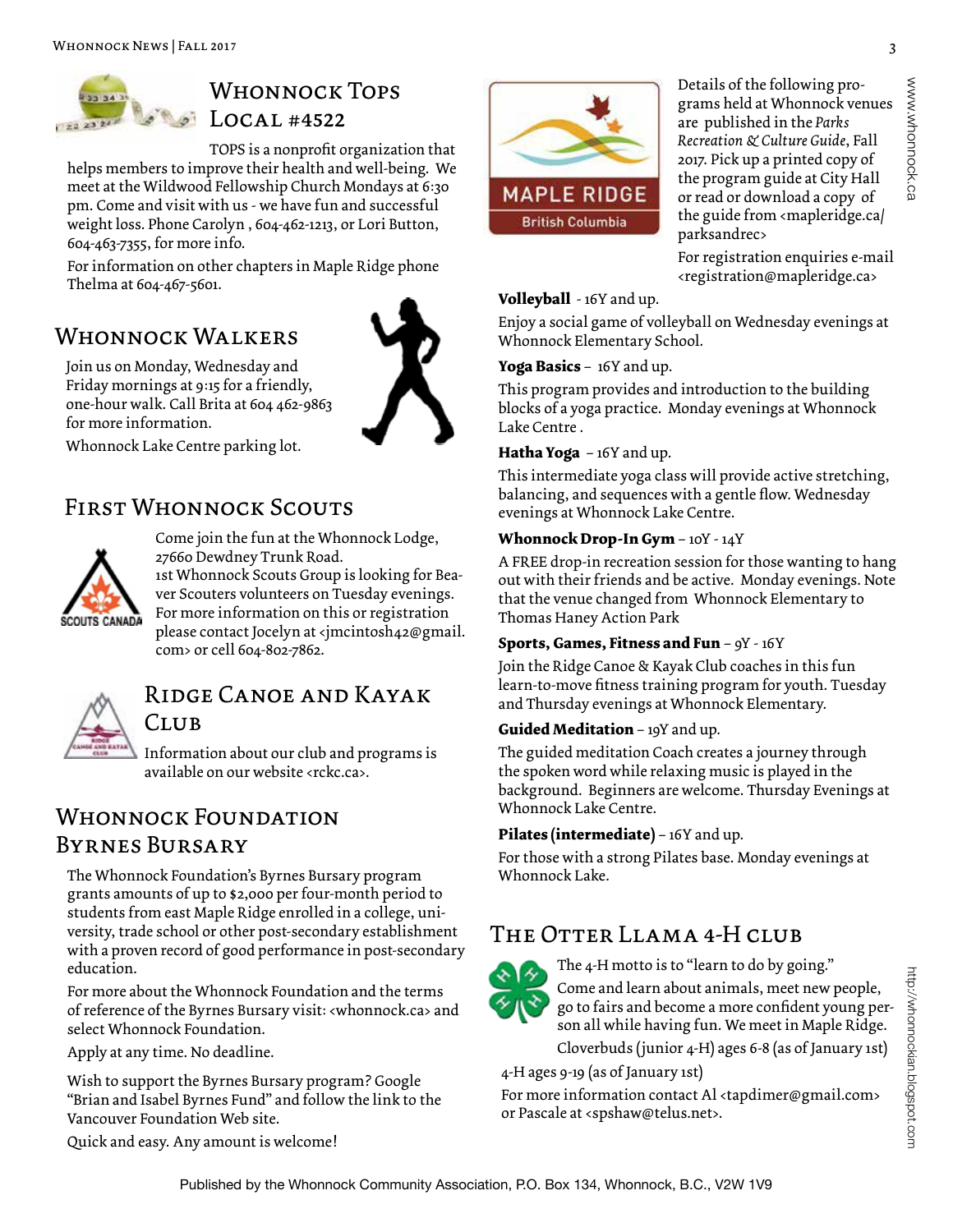

## Ruskin Community Hall

28395 96th Avenue, Maple Ridge, B.C., V2W 1L3 Phone: 604-462-9739 / <ruskinhall@yahoo.ca> <whonnock.ca/ruskin/hall.htm>

The Ruskin Hall is located at the corner of 284th Street and 96th Avenue, less than a mile from Lougheed Highway. Hall meetings are the second Tuesday of each month at 7:30. All are welcome.

The hall is available for rental at a reasonable rate either hourly or nightly.

For rental information contact our Booking Agent Shannon at 604-462-7642 or call the hall at 604-462-9739 and leave a message.

Kim Rondquist continues to teach Hathaway Flow Yoga classes Wednesday nights at 7:30. Her classes are for all levels and everyone is welcome. For information contact Kim at 604-462-4284.

We will be hosting a Potluck Dinner / Silent Auction in the Spring. Checkout our website for more information.

## DATES TO REMEMBER:

#### Whonnock Elementary Handmade Market

Sunday, November 5th. 10:00 – 3:00 pm, Whonnock Elementary School

#### Remembrance Day

Saturday, November 11th. Ceremony starts at 10:45 at Whonnock Lake Centre

WHONNOCK WEAVERS AND SPINNERS ANNUAL SHOW and Sale

Sunday, November 26th 10:00 – 4:00 pm, Whonnock Lake Centre



## Thornhill Community Hall

This past spring and summer have been very dry on the hill, but because we now have a good, productive well, we have been able to rent the hall for various events throughout the dry times.

We continue to rent the hall for weddings, birthdays and family events. The bookings for the fall into the New Year are very good. Thank you for supporting our Hall.

The Association will be working on some improvements to the Hall floor this fall with the help of a very capable contractor. Volunteers are the key to the continual operation and maintenance of our Hall. We now have a renewed five year contract with the City.

It is a perfect little country community hall that holds 100 people at a very reasonable price.

Keep an eye out for our new website.

For rental information contact Fran Norman @ 604-462-7869 or Shirley Kinney @ 604-476-7794.

THORNHILL ANGELS "Donation" – Makes a great gift!

The Thornhill Community Association is raising money through sales of Angel & Wreath earrings and pendant. The proceeds of the sales go directly toward renovations of our much-loved Hall.

They are \$20.00 per pair or \$30.00 for two pairs. Please contact Joan Duncan (artisan) @ 604-462-8778 or e-mail <joanduncan7@aol.com> Cash or cheques payable to the Thornhill Community Association.

Thank you for all your continued support from the Thornhill Community Association.

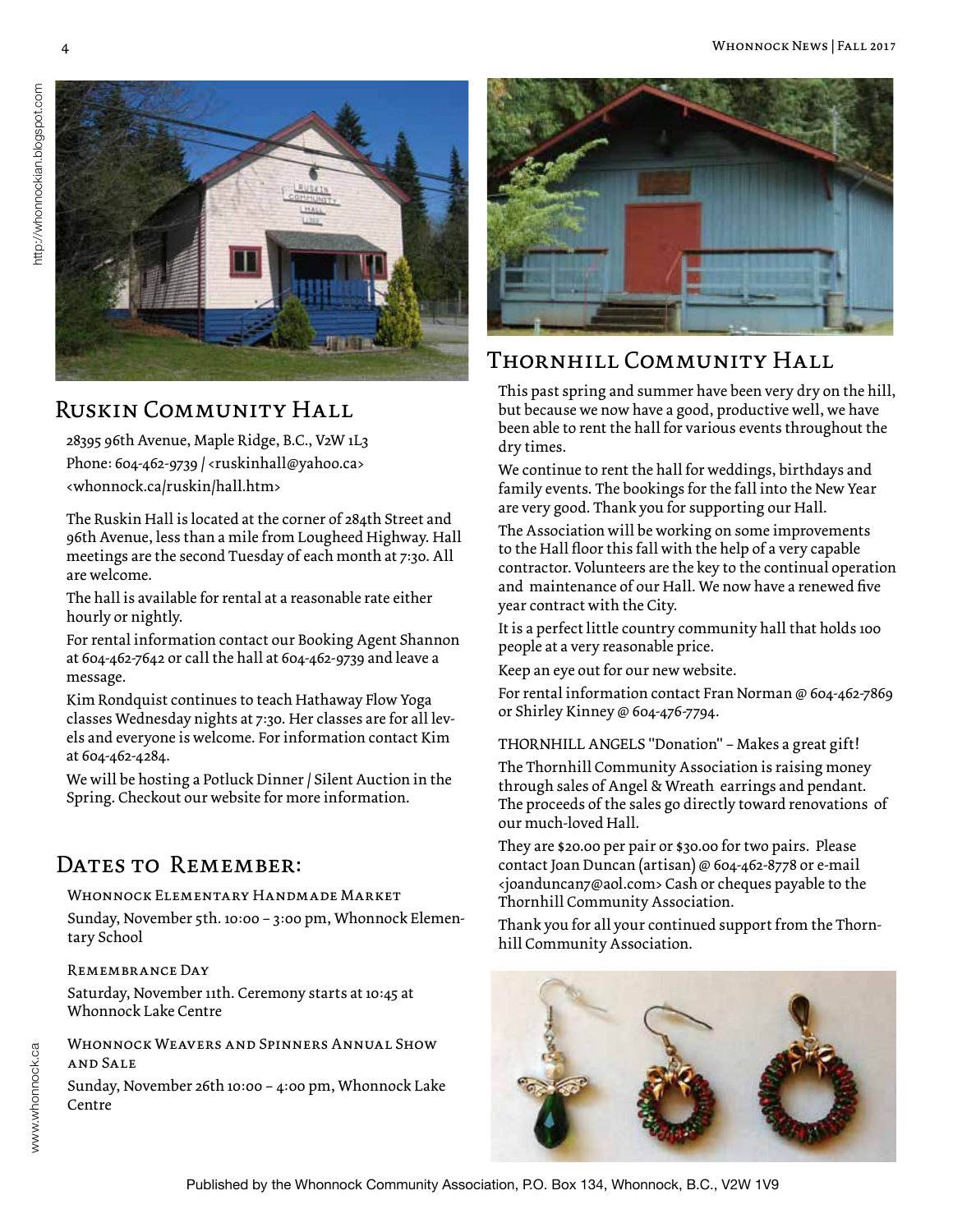## WHONNOCK WEAVERS AND SPINNERS

The Whonnock Weavers and Spinners spent a wonderful spring and summer weaving, spinning, knitting, dyeing, felting, rug hooking and making baskets. In the spring we held a silk spinning workshop and just recently had a workshop that helped newer weavers advance their skills.



Last spring we joined the Maple Ridge – Pitt Meadows Art Studio Tour and demonstrated along with rug hookers at the Lion's Den Hall at 12479 Harris Road, Pitt Meadows.

We also demonstrated at Country Fest at the Albion Fairgrounds on July 29th&30th. At this event and in honour

of Canada's 150th birthday we worked on a "Sheep to Scarf" demonstration where we had a team of spinners and a weaver demonstrating how to create scarves from hand-spun yarn that was spun directly from shorn sheep's fleece. We also used the same yarn to create two hand-knit as well as two crochet scarves. We will be demonstrating at the Maple Ridge Library on September 30th as part of Culture Days.

We are now busy preparing for our 37th annual Open House exhibit and sale at the Whonnock Lake Centre on Sunday, November 26 from 10 AM to 4 PM. We decided to open an hour earlier this year. We hope to see many of you there.

In the New Year we will be hosting spin-in Tuesday Lobby Nights at The ACT on the second Tuesdays of the month from February to June, 2017 from 7:00 – 9:00 pm.

Our meetings are held at the Whonnock Lake Centre on the second and fourth Tuesday of each month at 7:30 PM except when we will be at the ACT for Lobby Nights in the New Year. We usually try to have a short business meeting followed by a program. We invite visitors and potential members to join us for a meeting. There is always lively discussion and often wonderful programs with opportunities to learn. Occasionally our meetings are moved to members' homes for special events so if you are interested in joining us, please contact Marie at 604-462-9059 for an update on meeting location. Our website can be found at <wwsg.ca> and at www.facebook.com/WhonnockWeaversandSpinnersGuild.

## Driftwood Bay Gallery

27170 108th Avenue Unique artisan-made birdhouses and rustic furniture. Gallery is open year around. Contact: Marcel Merks. Phone: 604-362-2112 Web site: <driftwoodbay.com>





BEAVER MOUNTAIN WORKS specializes in shooting, hunting and fishing gear, living history, and giftware, wood, steel, canvas and textile products. Under the name LEATHER MARK SADDLERY we

create quality custom saddles and tack.

26525, 98th Avenue, Maple Ridge, BC, V2W 1K3 Tel: 778-994-1580 E-mail: info@beavermountworks.com <beavermountainworks.com>



WE GROW A VARIETY OF DELICIOUS veggies and offer pasture raised, organically fed eggs. WE EMPLOY ORGANIC PRACTICES and are in transition to Certified Organic. Sign up for

our weekly subscription box which runs from April to October or place a custom order online. Phone: 604-418-4377

E-mail: angela@wanderingrowfarm.com



Klaus & Betty von Hardenberg Phone/Fax: 604.462.9244 E-mail: info@vonhardenbergcandles.com 9730 Spilsbury Street Maple Ridge, BC Canada V2W 1K7



## Junichi Tanaka,

born in Japan, established a ceramics studio at Whonnock in 1998.

His work has been widely accepted all over Canada.

Ceramics is not his only passion. He has climbed major mountains and he is a poet. His Web site address is

<www.ceramicsjunichi.com>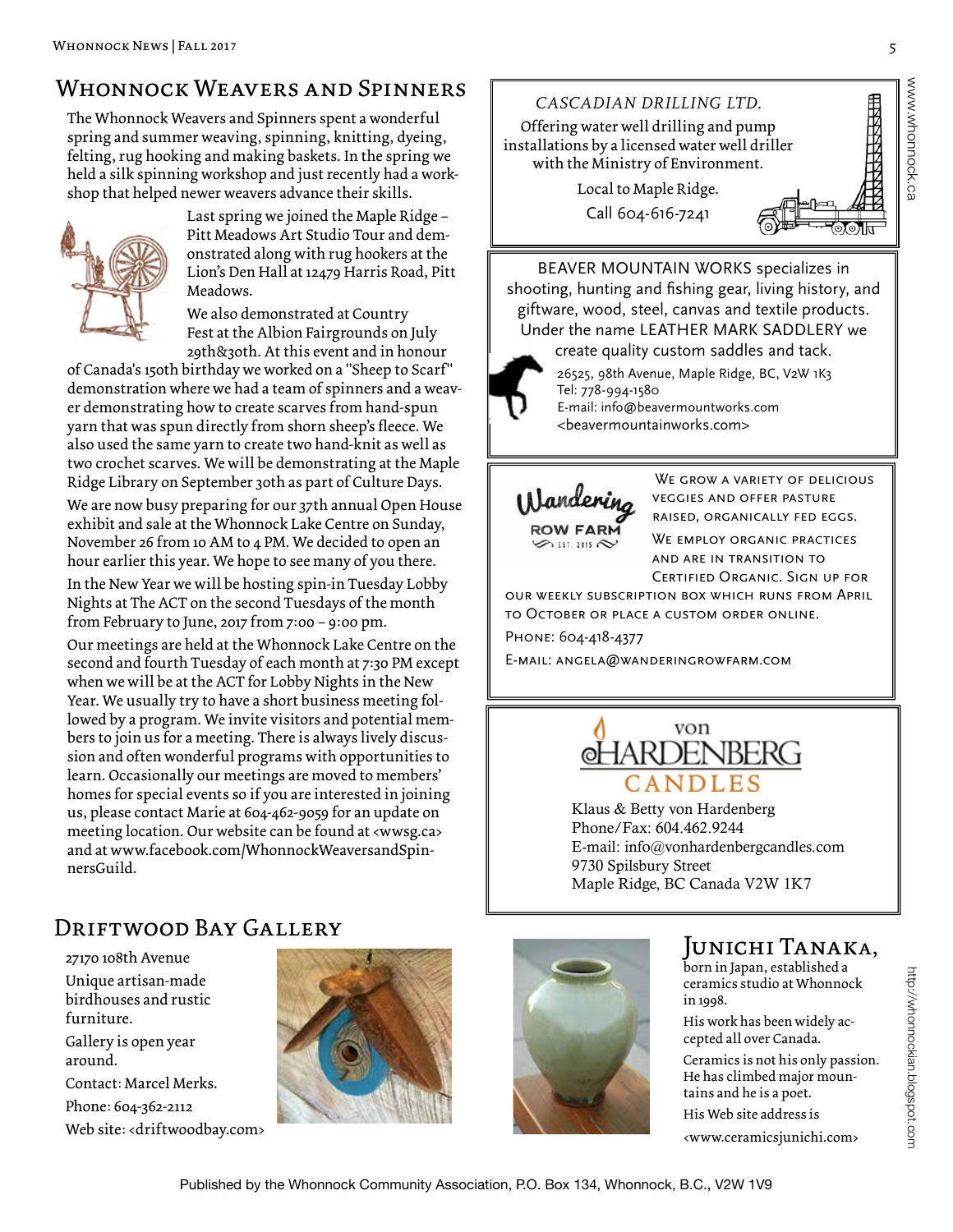# TAPS (Thornhill Aquifer PROTECTION STUDY)

#### Report September 2017

We have experienced one of the driest summers on record this year and with that came concerns over well-water shortages. Many of us had to conserve and limit usage to keep our wells functioning. Still many, including ourselves, hauled water from the Jackson Kiosk. There were some glitches to the computer at Jackson this summer and maintenance took weeks, so many of us had to take the long drive to the Kiosk in Webster's Corner on

Lily Drive (Kanaka Business Park).

Tantalus Labs received their Production Licence from Health Canada in May. This was discouraging news for residents of Thornhill, Whonnock and Ruskin. It was not completely unexpected, but it was confirmed that all levels of government, especially our local government of 2013, was remiss by issuing a business license to this facility. It seems clear that Tantalus's water requirements were beyond the capabilities of the aquifer and will likely impact all wells on Grant Hill over time. This is evidenced by the Ministry giving Tantalus a Conditional Water Licence. The City knew this groundwater resource was vulnerable and could barely support the needs of the residents. The reality is that no level of government has enough scientific data to support this decision, meanwhile, everyone is just hoping there will be no impact. This is not how good ethical, scientific, and political decisions should be made.

The Ministry recently addressed community concerns and questions regarding the installation of monitoring equipment and the lack of monitoring of water usage. They have assured us that the water has been coming from their cisterns that was collected during the winter. The question remains as to why the installation of the monitoring equipment was not mandatory and monitored upon granting Tantalus the Conditional Licence. There is no way of knowing how much water has been pumped from the well between last November 2016 and September 2017. As with all governmental decisions, it is only as good as their ability to enforce and their due diligence. We continue to remain in contact with all levels of government as concerns arise.

It cannot be stated strongly enough that residents keep Well records on a seasonal basis, if not monthly. Data is your most important ally, since no one has comprehensive data to make good decisions. As a community we need to be vigilant and help each other.

TAPS met with our local MLA Bob D'Eith in August. Bob told us that the information the Province was using regarding Grant Hill came from the TAPS website: <tapsmapleridge.ca>



Grant Hill aquifer boundaries

He assured Klaus and me that he would like to have a groundwater assessment done on the Grant Hill Aquifer. What that means and how that is executed is still a process to undertake.

Then we walked with him through a section of the watershed, so he could feel and see its vulnerability, value and beauty.

We were contacted by the Ministry of Forest Lands and Natural Resource Operations to help them find a suitable location for monitoring both a shallow and deep well remotely on Grant Hill. We suggested some possible locations which would not be on private property and expect to hear back later this Fall.

The City said that the Whonnock Well on 272nd will need extensive upgrades in the very near future. This will require the City to approve a capital expenditure that has been requested by the Operations Department. Repairs could take place within 1-5 years depending on demand. Users of this well could help by letting the City know about the importance of this well to the community. Departments such as Waterworks in Operations can better understand and feel supported by the community when capital expenditures are requested.

We continue to work with residents close to the Tantalus site in Whonnock regarding any activities that are of concern or require attention. It is important to remain vigilant and to continue to seek answers from appropriate agencies.

Please forward any relevant questions, information or concerns to tapsmapleridge@gmail.com.

Betty & Klaus von Hardenberg On behalf of TAPS



http://whonnockian.blogspot.com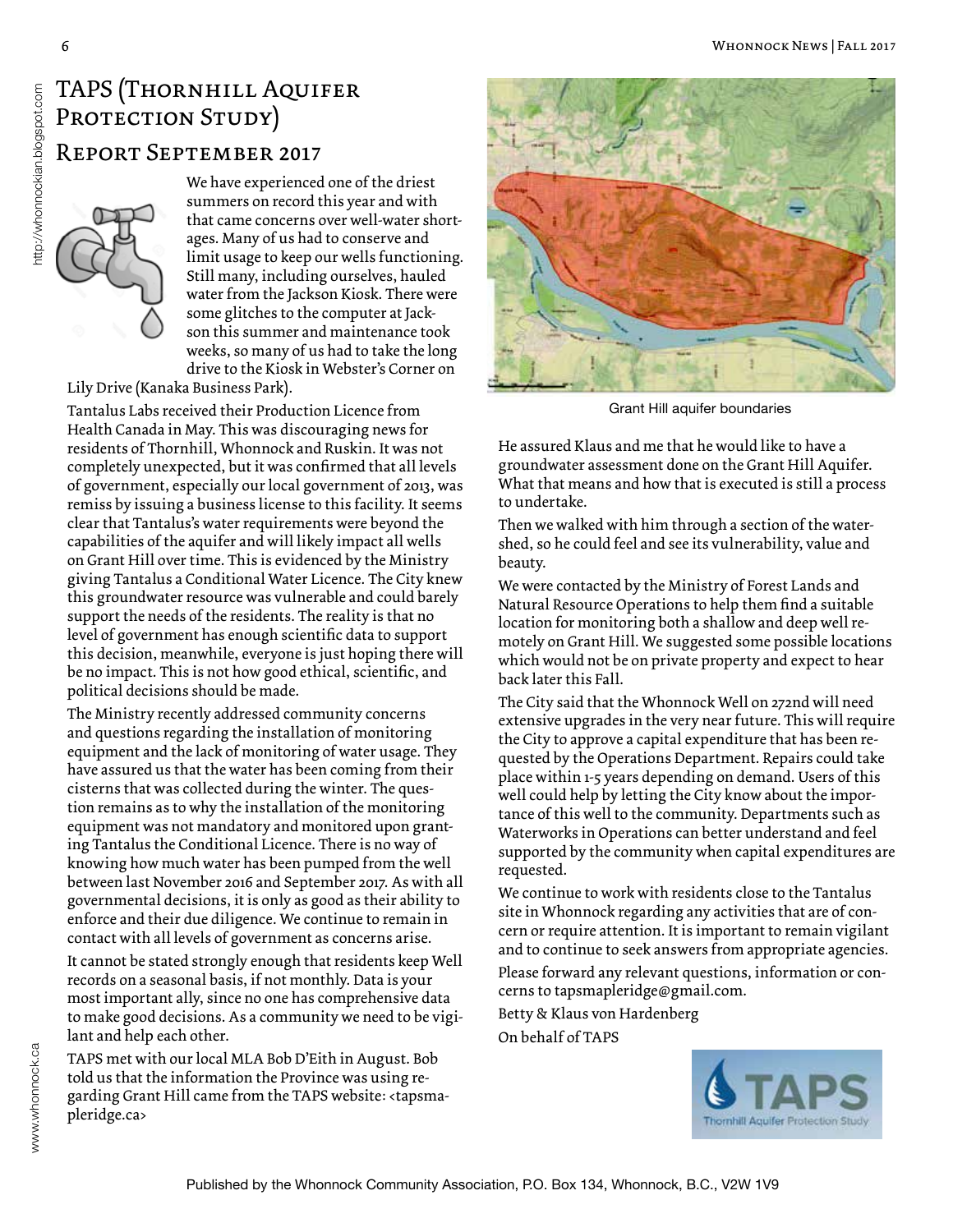## Wildwood Fellowship Church

Sunday Services are held at 10:30 am (10810 272nd St.)



In our world dominated by chaos and uncertainty, Jesus Christ remains the unchanging source of truth and peace. Part of our Church's purpose statement reads, "Our purpose is to know Christ and to make Him known. We make Christ known through caring acts, caring attitudes, and a care-filled message."If you're

looking for a place to belong where you can discover and live out a relevant faith, then we invite you to experience the community of Wildwood Fellowship Church. We are a family-oriented, non-denominational Church. Our coffee times after the service give you opportunity to get to know others who would love to come alongside you in your faith journey.

You are welcome to join us for:

*Sunday Services* (Sunday School for prekindergarten during the service)

*Junior Youth Group* (Grades 4-8) held alternate Thursdays, 7 – 8:30pm

*Ignite* – Community monthly Worship nights for all ages – check out Ignite Maple Ridge on Facebook

*Other special events* – check out our Web site <wildwoodfellowship.com>

More info: call Pastor Arnold Tracey (604) 287-696





## Holy Spirit Anglican Church

27123 River Road in Whonnock

Please feel free to join us for our Sunday Service in our Heritage Church in a lovely rural setting. Service is held from 10:00 am to 11:30 am every Sunday morning.

We welcome people from all backgrounds. You are encouraged and welcome to join us for coffee and fellowship afterwards held in the adjoining hall.

Watch our signboard in front of the church for coming events and inspirational quotes.

| Name:                                                    | Phone No.:                                           |  |
|----------------------------------------------------------|------------------------------------------------------|--|
| Address:                                                 |                                                      |  |
| E-mail:                                                  |                                                      |  |
| Membership Type (please check one):                      |                                                      |  |
|                                                          | Individual Family Corporate (society or corporation) |  |
| Membership is free. Please fill in the form and mail to: |                                                      |  |

www.whonnock.ca

www.wyhonnock.ca